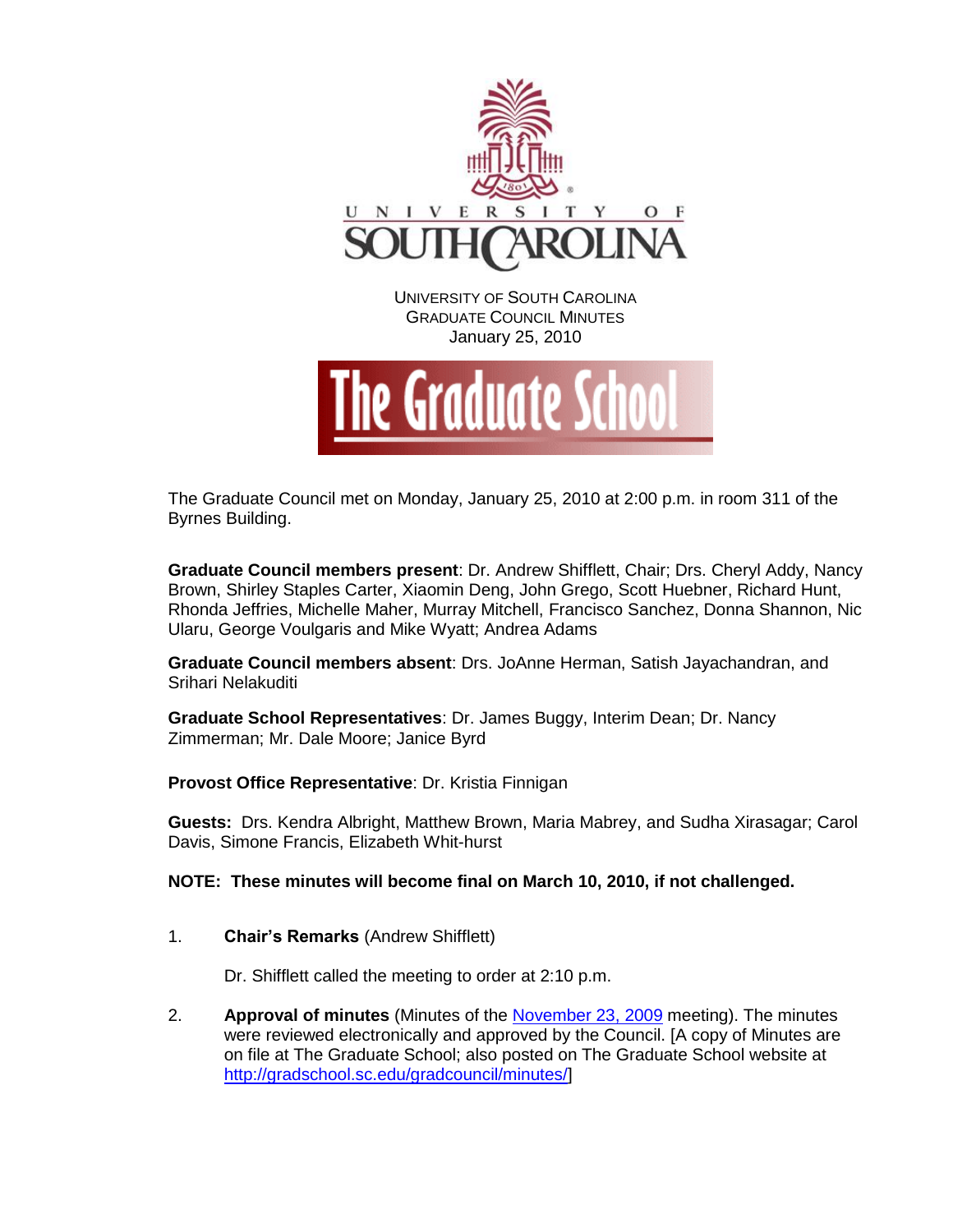# 3. **Report of the Interim Dean of The Graduate School** (James Buggy)

- Dr. Buggy reported on the last Graduate Directors meeting that was held on December 8, 2009 in the Russell House Theatre. There, the following was discussed:
	- o Demonstration of the enhanced graduate admission recommendation [web interface](http://gradschool.sc.edu/facstaff/)
	- o Overview of the revised [policies and procedures](http://www.sc.edu/provost/acadprog/index.shtml) on academic programs by Dr. Kristia Finnigan, Associate Provost for Academic Programs.
	- o Demonstration of the new web-based *[Graduate Studies Bulletin](http://bulletin.sc.edu/index.php?catoid=4)* by Dr. Aaron Marterer, Associate Registrar

Dr. Buggy advised the Council that the **announcement** for the meeting included the action of Graduate Council to approve the Graduate Student Family Leave Policy at the meeting held on [November 23.](http://gradschool.sc.edu/gradcouncil/docs/GCMinutes%20112309.pdf) Dr. Buggy stated that the announcement also provided information regarding the spring 2010 TA Workshop deadlines and directed them to view upcoming Fellowships and Awards deadlines at<http://www.gradschool.sc.edu/support/> .

- Dr. Buggy advised the Council that on January 7, the Advisory Group for Graduate Education met with Dr. Stephen Kresovich, Vice President of Research and Graduate Education, to begin prioritizing and aligning Graduate School activities with [Focus/Advance Carolina](http://www.sc.edu/focuscarolina/) initiatives. Dr. Buggy stated that the meeting was a follow-up to Dr. Kresovich's attending the October meeting where Dr. Kresovich asked the Council to generate a list of priorities to be addressed.
- Dr. Buggy informed the Council that on January 8, the [Provost's Spring](http://www.sc.edu/provost/acadadmin/provostmeetings/)  [Retreat](http://www.sc.edu/provost/acadadmin/provostmeetings/) was held at the Metropolitan Convention Center attended by departmental chairs, center directors, and various deans and staff persons. Enhancing graduate education at USC was a focus of discussion in the Research Break Out session.
- Dr. Buggy reported to the Council that on December 29, an article from the S.C. Graduate Professional Alliance, "Keeping our Best and Brightest in [S.C.",](http://www.thestate.com/editorial-columns/story/1087913.html) in *The State* newspaper introduced the importance of graduate education in S.C. to meet our economic stimulus goal and to better serve our state citizens. Dr. Buggy told the Council that as a follow-up to the article, there was a meeting held by Senator Hugh Letterman that Dr. Zimmerman attended and will report on later. Dr. Buggy stated that the S.C. Graduate Professional Alliance meets every few months and they will meet in February, but before that there will be a S.C. graduate dean's retreat in Clemson which is another state-wide coordination to review graduate education.
- Dr. Buggy commented on a recent meeting held with Julie Morris, Director of the Office of Undergraduate Research. Dr. Buggy stated that at this meeting a possible coordination between the undergraduate [Discovery Day](http://www.sc.edu/our/discovery.shtml) and Graduate Student Day was discussed.

Dr. Buggy stated that within this meeting it was suggested that the current Accelerated Bachelor's/Master's Program be re-evaluated. Dr. Buggy then advised that Dr. Zimmerman has charged the Policy and Practices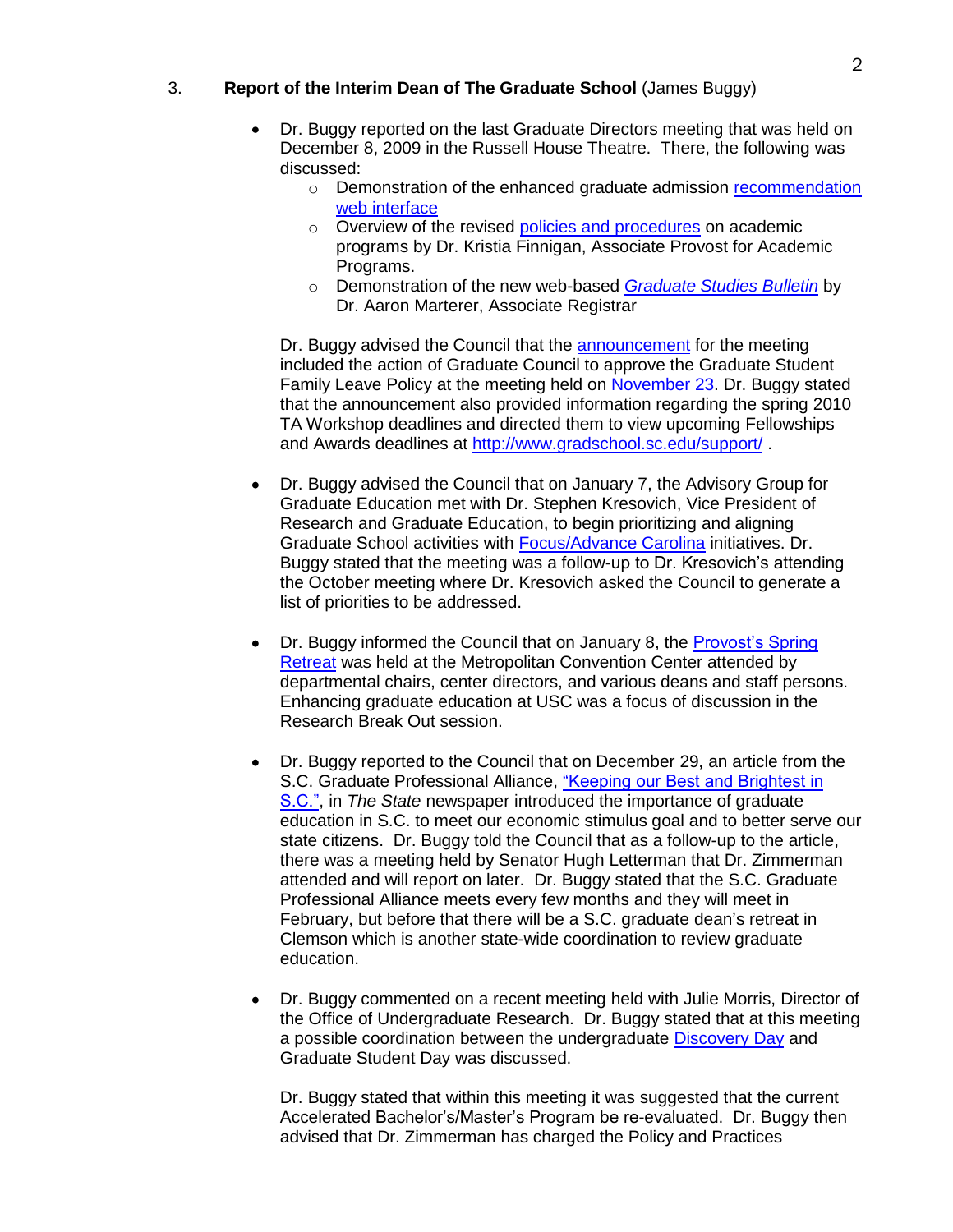committee with this task. Dr. Buggy asks that the committee also review the following:

- $\circ$  increasing the number of credit hours an undergraduate student may take under this plan because currently it is nine hours. Clemson University currently allows twelve hours and at least twelve is acceptable to the Commission on Higher Education
- o changing the name of the program because the title Accelerated Bachelor's/Master's is misleading in that students may think that the credits obtained while in the program may only be used toward a Master's degree and not a Doctoral degree
- $\circ$  evaluating ways to promote the program to undergraduate students; particularly Magellan Scholars and those within the undergraduate research programs
- Dr. Buggy introduced Simone Francis who was recently hired as a Program Manager within The Graduate School. Ms. Francis focus will be on fellowships, scholarships, graduate student professional development, and awards which include Graduate Student Day and Teaching Assistant (TA) workshops.

# 4. **Report of the Associate Dean / Secretary of the Graduate Council**  (Nancy Zimmerman)

- Dr. Zimmerman reminded the Council of the charge issued by Dr. Stephen Kresovich at the October 26 meeting. Dr. Kresovich asked the Council to set 2 or 3 priorities for him to work on this year that will strengthen graduate education at USC. Dr. Zimmerman advised the committee that since the last reminder at the November 23 meeting, she has not received much feedback and reiterated the importance of the charge. Council members are asked to email possible priorities to her at [npz@sc.edu](mailto:npz@sc.edu) and she will compile them for discussion at the February 22 meeting.
- Dr. Zimmerman reported on a meeting hosted by Senator Hugh Letterman, Sr. who currently serves as chair of the Finance Committee. Dr. Zimmerman advised the Council that Senator Letterman is very concerned with keeping the best and brightest students in South Carolina upon graduating from college and asked to meet with Dr. Perry Halushka of MUSC, the author of the op-ed piece Dr. Buggy mentioned in his report that proposes a program to keep our brightest students in SC for graduate education, In addition to Dr. Zimmerman, who represented USC, Gail Morrison of the Commission on Higher Education attended the meeting with Dr. Halushka. During the meeting, Senator Letterman emphasized that state budget funds were low, but he would do that could be done to ensure that all recipients of the existing Palmetto Fellows, LIFE, and HOPE scholarships still receive funding. He encouraged the attendees to pursue the graduate initiative suggested by Dr. Halushka and to investigate ways to stretch the State's financial contributions to encourage students to remain in SC for graduate studies and settle here.
- Dr. Zimmerman charged the Policy and Practices committee with the task of reviewing the current policy on the submission of a Program of Study. Dr. Zimmerman advised the Council that many graduate students are not being adequately advised and often this lack of advisement leads to The Graduate School reviewing multiple exception requests during the clearance process.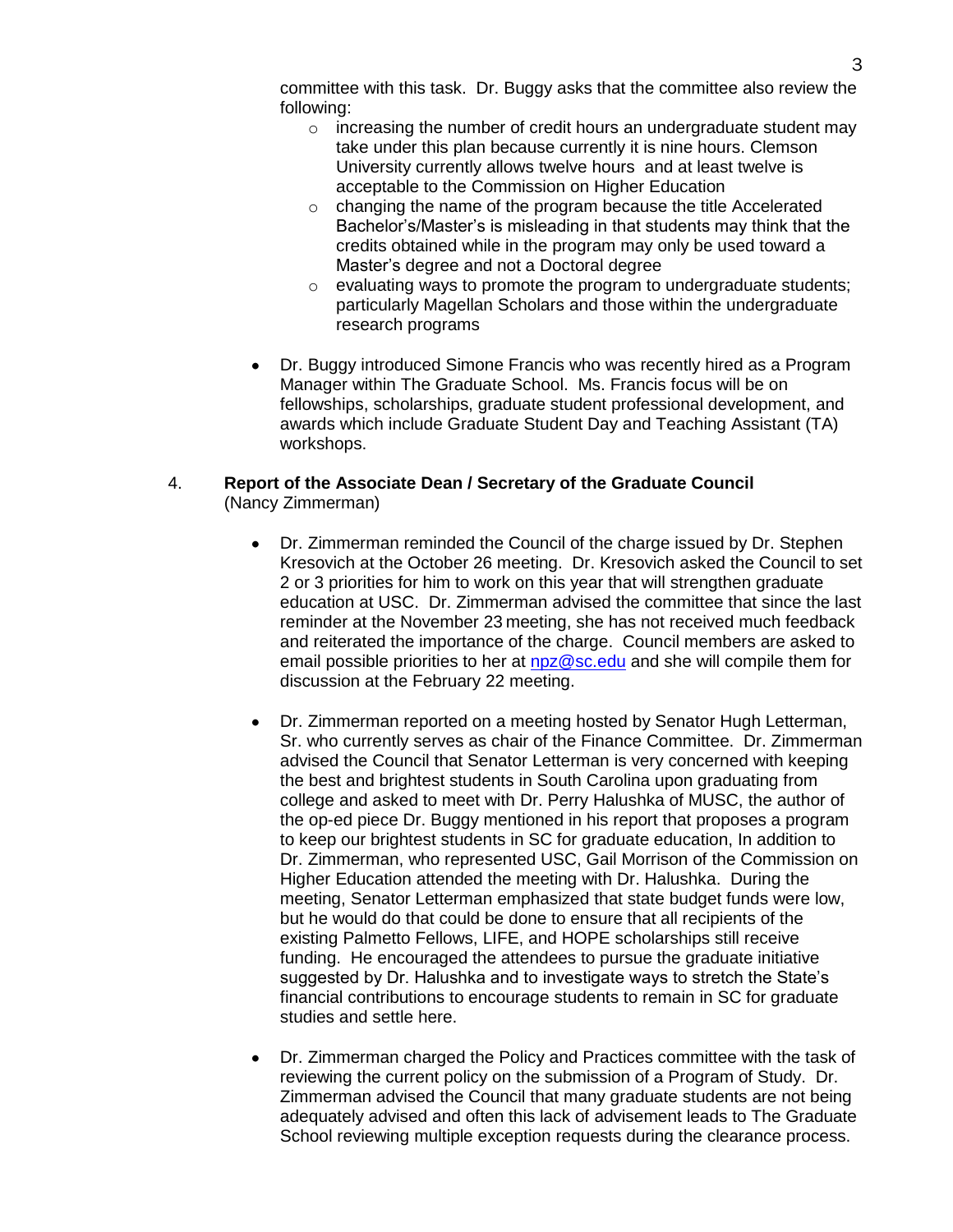- Dr. Zimmerman advised the Council that Dr. Tim Mousseau has been  $\bullet$ named the associate vice president for research and graduate education. He joins Dr. Pam Benicewicz who was named associate vice president for research and graduate education last fall.
- 5. **Report of the Graduate Student Association Representative** (Andrea Adams)

No Report

6. **Report of the Academic Policy and Practices Committee** (Francisco Sanchez)

No Report

- 7. **Other Committee Reports**
- 8. **Report of the Committee on 500/600 Level Courses, Distance Education, and Special Courses** (Nancy Zimmerman)

## **500-600 Level Courses:**

Faculty Senate Committee on Curricula and Courses met on Friday, January 15, 2010 at 2:30 PM.

**Approvals:** RETL 695 – new

FILM 566/ENGL 566 – title and description (Approved after revisions submitted by unit.)

The next meeting of the Committee on Curricula and Courses will be held on Friday, February 12, 2010 at 2:30 PM.

# **Distance Education Delivery Approvals**

[SLIS 797](http://gradschool.sc.edu/gradcouncil/09-10_Curricula/DED%20SLIS%20797.pdf)

# **Special Topics Course Approvals**

## **Spring 2010:**

| BIOL 599 M   | <b>PSYC 888 R</b> |
|--------------|-------------------|
| BIOL 599 N   | <b>RELG 594 K</b> |
| ECON 589 C   | <b>SLIS 797 Q</b> |
| EDUC R 632 C | <b>SOCY 719 S</b> |
| ENHS 793 B   | <b>SOCY 739 G</b> |

**SOCY 768 I SOST 500 B SOWK 768 S** 

**May Session 2010:** CRJU 591 M

**Summer II 2010:** CRJU 591 B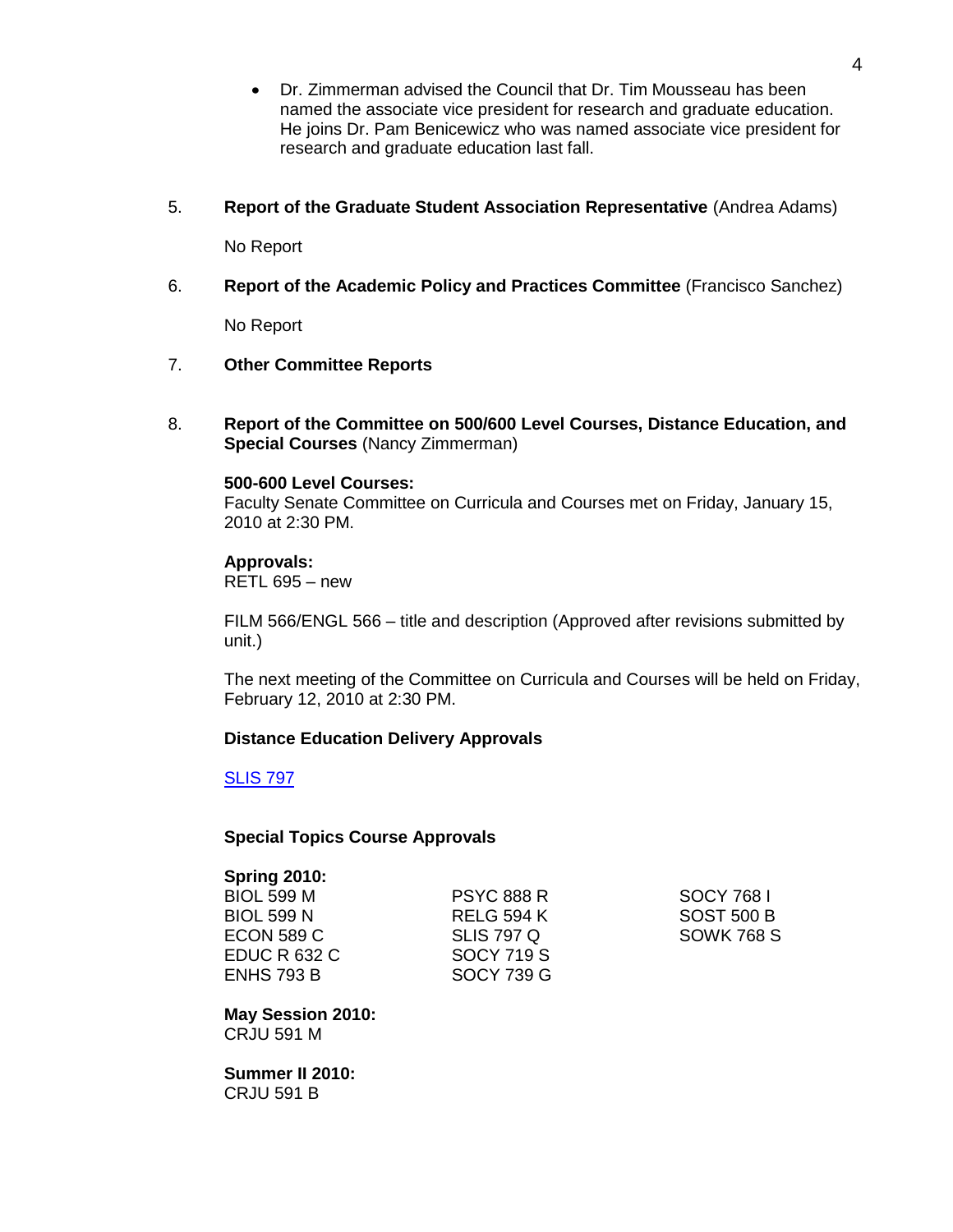# 9. **Fellowships and Scholarships Committee** (Cheryl Addy)

- Dr. Addy advised the Council that the spring semester is a very busy semester for the Fellowships and Scholarships committee due to many upcoming deadlines which are outlined on The Graduate School website at <http://gradschool.sc.edu/support/> .
- Dr. Addy informed the Council of processing and financial issues that surfaced when reviewing a recent pool of requests received for Travel Grants. Dr. Addy told the Council that approximately 100 requests were submitted from academic units requesting about 50,000 in funds from the Graduate School, but on average, only about \$10,000 is available for allocation per round each year (total of 3 rounds). Dr. Addy commented that clearly current funds will not allow support for all students. Dr. Addy stated that the current review process of evaluating Travel Grants is being evaluated to ensure that fair decisions are made. Dr. Addy advised the Council that Dr. Kresovich was consulted and stated that he would offer funds to increase the amount awarded to students yearly. Dr. Kresovich also suggested that the Fellowships and Scholarships committee do three things to improve the procedure:
	- $\circ$  maintain the rule that the department must offer matching funds in order for the student to be funded
	- o the awardee must be a Ph.D. student and the lead author or presenter
	- o The Graduate School continues to administer the program, but the award letters are sent from his office
	- o the student request must be handled on demand

The Fellowships and Scholarships committee will be working with Dr. Kresovich regarding these requests to generate a feasible procedure.

# 10. **Report of the Humanities, Social Sciences, Education, and Related Professional Programs Committee** (Murray Mitchell)

# **COLLEGE OF ARTS AND SCIENCES**

# *Languages, Literatures, and Cultures*

Bulletin Change: **APPROVED**

[M.A. in Comparative Literature](http://gradschool.sc.edu/gradcouncil/09-10_Curricula/BCH%20M.A.%20in%20Comparative%20Literature.pdf)

For M.A. students in Comparative Literature who are not proceeding to the concurrent Ph.D. in Comparative Literature; i.e. their M.A. in Comparative Literature is terminal in our department; there is an oral examination after passing the comprehensive exam. This was omitted from the former *Graduate Studies Bulletin*.

[Effective: Summer I 2010]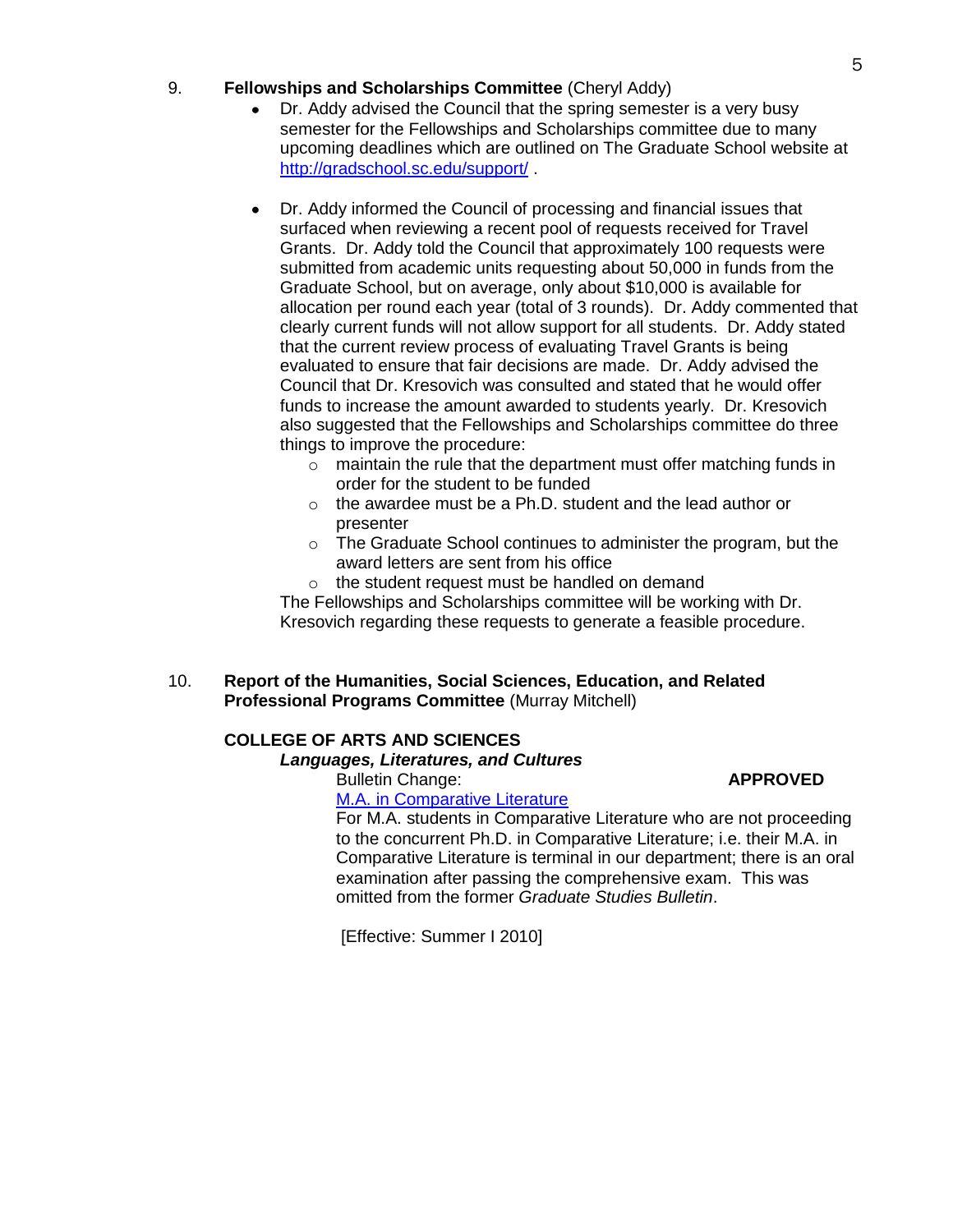## Bulletin Change: **APPROVED** [Ph.D. in Comparative Literature](http://gradschool.sc.edu/gradcouncil/09-10_Curricula/BCH%20Ph.D.%20in%20Comparative%20Literature.pdf)

The new bulletin change addresses the fact that some students in the Ph.D. program in Comparative Literature, and whose first literature is not English, will not have to write an essay in the comprehensive examinations to prove that they are versed in that language. If they are natives of the language of their first literature, they will prove through coursework that they are able to write and orally discuss complex ideas in that language.

[Effective: Summer I 2010]

# Bulletin Change: **APPROVED**

[M.A. in French](http://gradschool.sc.edu/gradcouncil/09-10_Curricula/BCH%20French.pdf)

FREN 511 will no longer be a requirement within the M.A. in French degree because the content of this course will be covered in the new proposed course, FREN 700, Introduction to Graduate Studies in Languages, Literatures, and Cultures.

[Effective: Summer I 2010]

Bulletin Change: **APPROVED**

[M.A. in Spanish \(non-thesis option\)](http://gradschool.sc.edu/gradcouncil/09-10_Curricula/BCH%20Spanish%20-%20Non-Thesis%20Option.pdf) Various *Graduate Studies Bulletin* changes to include changes to the list of required courses.

[Effective: Summer I 2010]

Bulletin Change: **APPROVED**

[M.A. in Spanish \(thesis option\)](http://gradschool.sc.edu/gradcouncil/09-10_Curricula/humanitiescurricula.htm) Various *Graduate Studies Bulletin* changes to include changes to the list of required courses.

[Effective: Summer I 2010]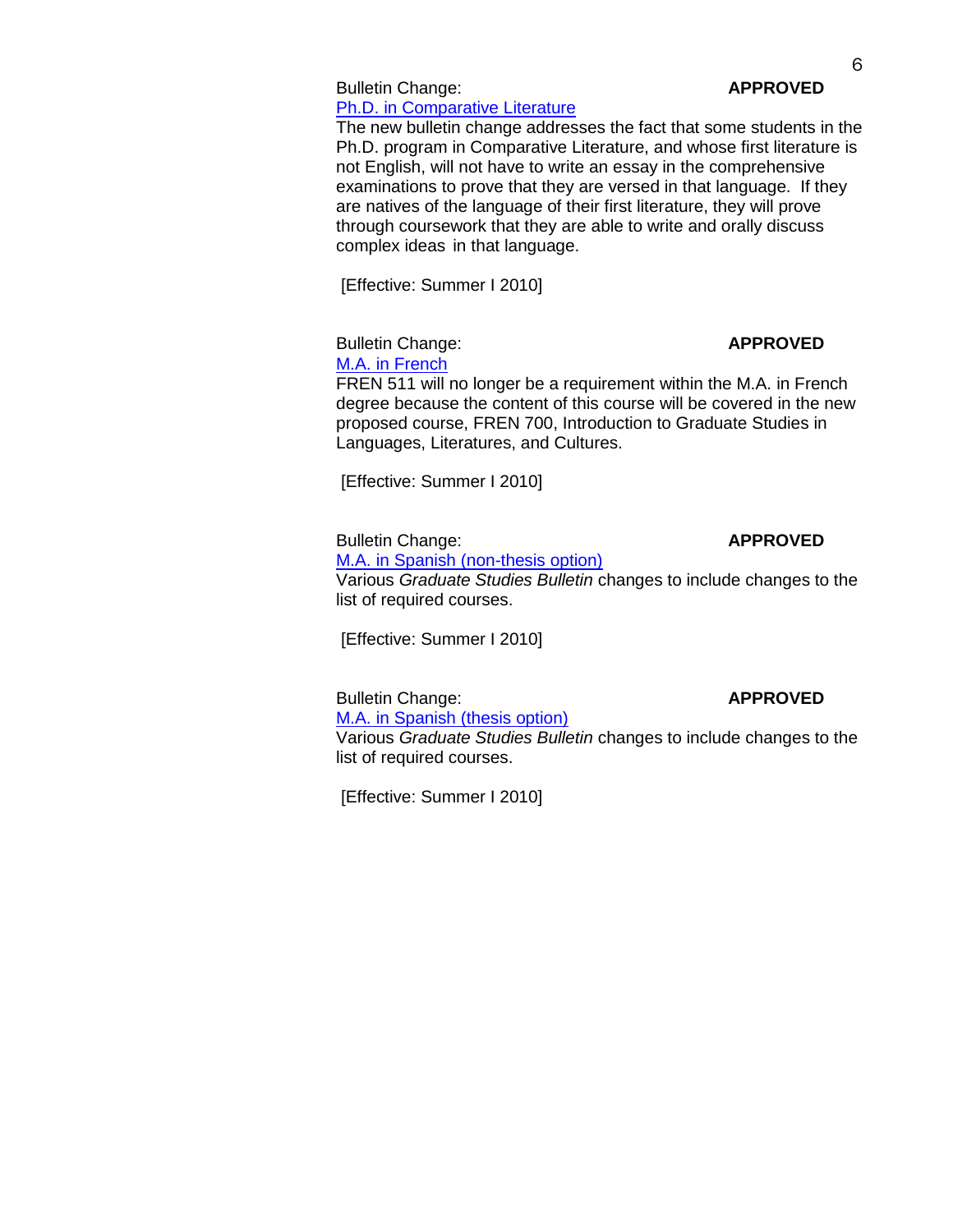Course Change Proposal: **APPROVED**

**From: CPLT 700** [Proseminar in Comparative Literature \(3\)](http://gradschool.sc.edu/gradcouncil/09-10_Curricula/CCP%20CPLT%20700.pdf) Introduction to the study of comparative literature at the graduate level, including training in style sheets, research methods and theories, and practice in writing about literature in diverse formats Grading: Pass/Fail

**To: CPLT 700** Introduction to Graduate Studies in Languages, Literatures, and Cultures (3) {FREN 700, GERM 700, and SPAN 700} An introduction to graduate studies that includes a survey of contemporary literary theory, an overview of the current state of the profession, and instruction in how to carry out research and write at the graduate level.

Grading: Standard

[Effective: Fall 2010]

# Course Change Proposal: **APPROVED From: GERM 700** [Proseminar \(3\)](http://gradschool.sc.edu/gradcouncil/09-10_Curricula/CCP%20GERM%20700.pdf)

# Introduction to literary methods in the field of Germanics, combined with practical instruction in bibliography and in the preparation of elementary research projects.

**To: GERM 700** Introduction to Graduate Studies in Languages, Literatures, and Cultures (3) {CPLT 700, FREN 700, and SPAN 700} An introduction to graduate studies that includes a survey of contemporary literary theory, an overview of the current state of the profession, and instruction in how to carry out research and write at the graduate level.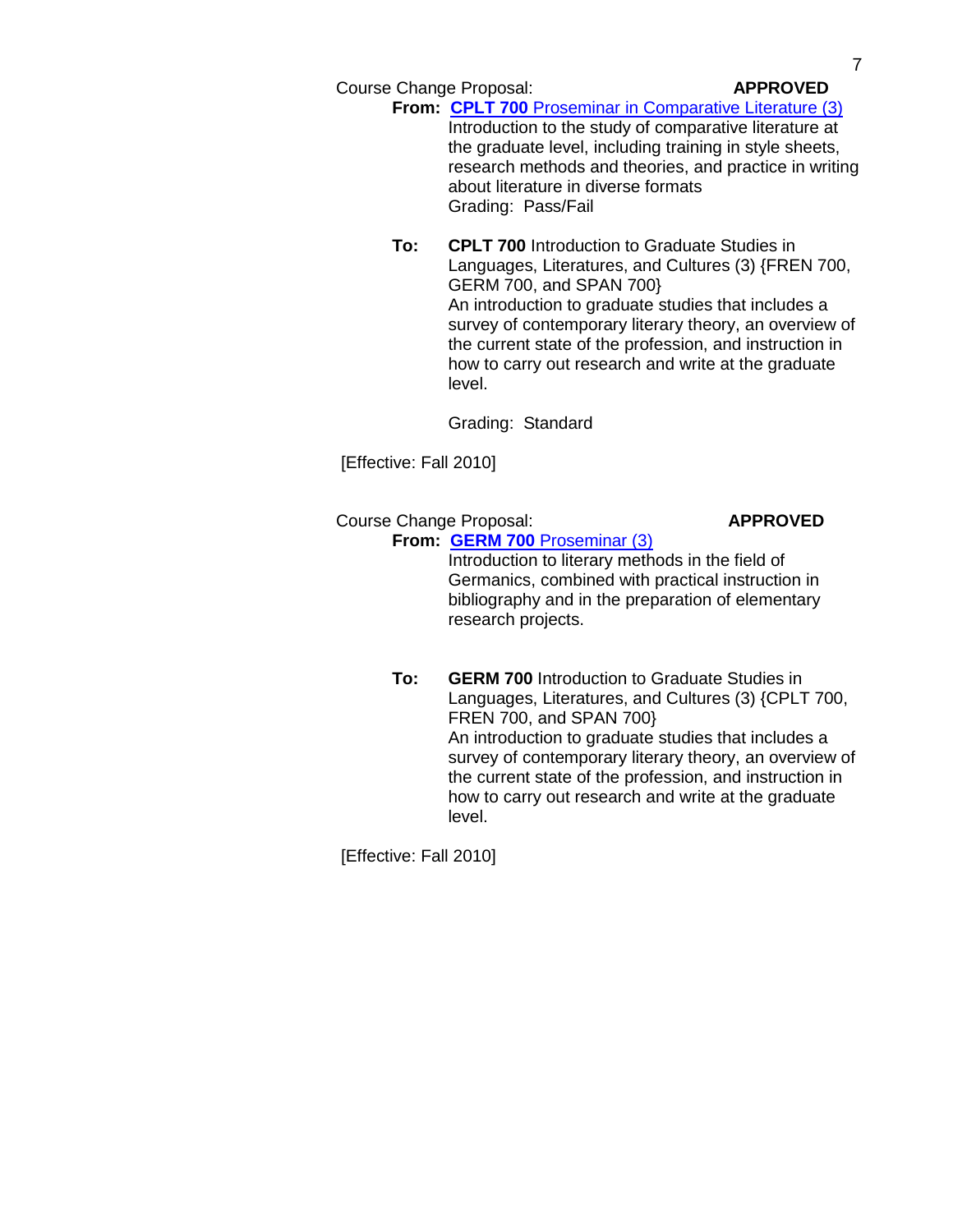Course Change Proposal: **APPROVED**

**From: SPAN 711** [Introduction to Literary Theory and](http://gradschool.sc.edu/gradcouncil/09-10_Curricula/CCP%20SPAN%20711.pdf)  [Criticism \(3\)](http://gradschool.sc.edu/gradcouncil/09-10_Curricula/CCP%20SPAN%20711.pdf) Overview of the main theories and methods in

analyzing Spanish and Spanish-American literature.

Notes: Required of all M.A. and M.A.T. candidates in the first year of study

**To: SPAN 711** Introduction to Literary Theory and Criticism (3) Overview of the main theories and methods in analyzing Spanish and Spanish-American literature.

# Note: **DELETE the note only which states:**

Required of all M.A. and M.A.T. candidates in the first year of study

[Effective: Fall 2010]

New Course Proposal: **APPROVED**

**FREN 700** Introduction to Graduate Studies in Languages, Literatures, and Cultures (3) [{CPLT 700, GERM 700, and](http://gradschool.sc.edu/gradcouncil/09-10_Curricula/NCP%20FREN%20700.pdf)  [SPAN 700}](http://gradschool.sc.edu/gradcouncil/09-10_Curricula/NCP%20FREN%20700.pdf)

An introduction to graduate studies that includes a survey of contemporary literary theory, an overview of the current state of the profession, and instruction in how to carry out research and write at the graduate level.

[Effective: Fall 2010]

New Course Proposal: **APPROVED** 

**SPAN 700** Introduction to Graduate Studies in Languages, [Literatures, and Cultures \(3\) {CPLT 700, FREN 700, and](http://gradschool.sc.edu/gradcouncil/09-10_Curricula/NCP%20SPAN%20700.pdf)  [GERM](http://gradschool.sc.edu/gradcouncil/09-10_Curricula/NCP%20SPAN%20700.pdf) 700}

An introduction to graduate studies that includes a survey of contemporary literary theory, an overview of the current state of the profession, and instruction in how to carry out research and write at the graduate level.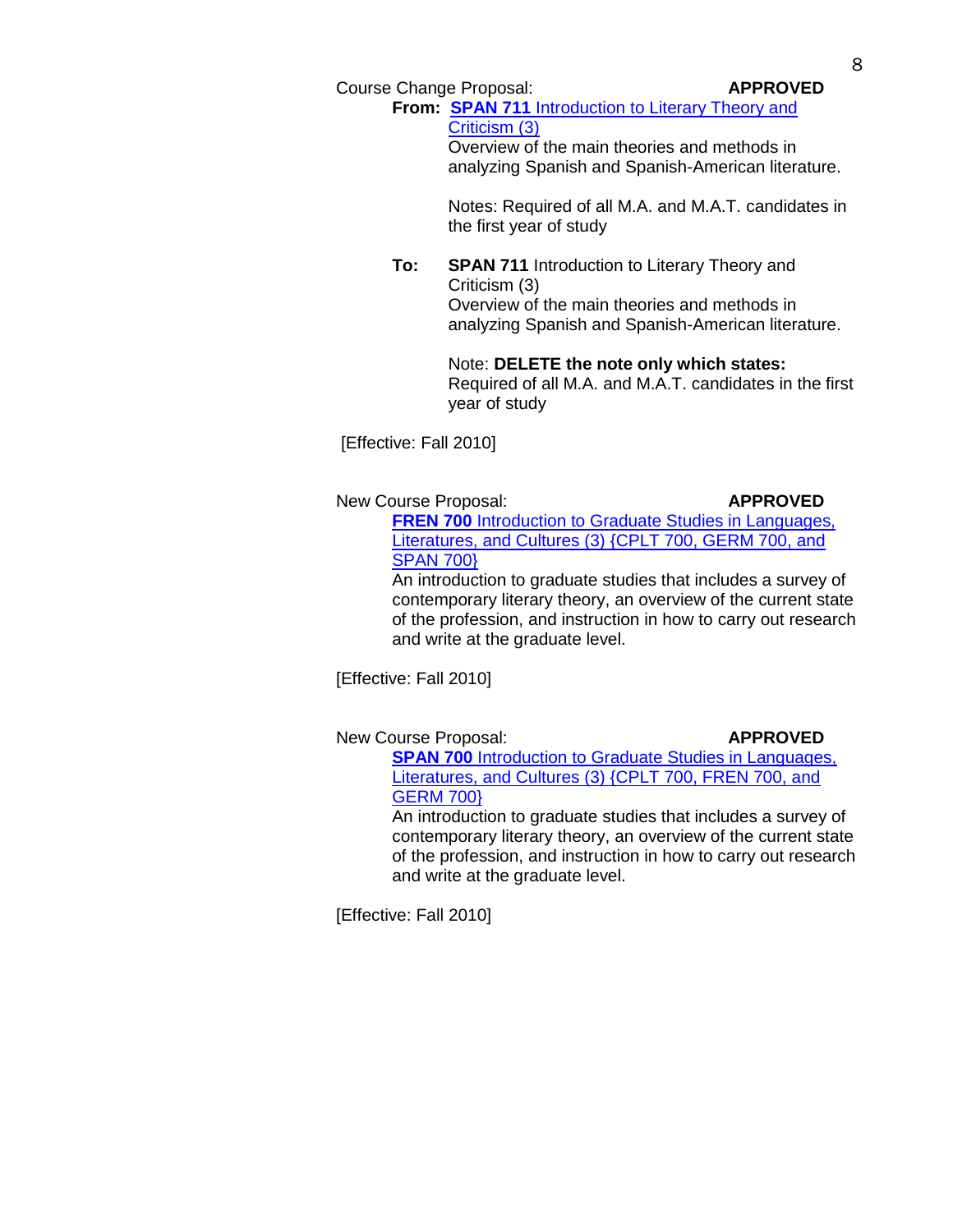# *Political Science*

# Bulletin Change: **TABLED UNTIL NEXT MEETING**

[M.A. in International Studies](http://gradschool.sc.edu/gradcouncil/09-10_Curricula/BCH%20M.A.%20in%20International%20Studies.pdf) The 2009-2010 *Graduate Studies Bulletin* [\(http://bulletin.sc.edu/preview\\_program.php?catoid=4&poid=9](http://bulletin.sc.edu/preview_program.php?catoid=4&poid=903&returnto=556) [03&returnto=556](http://bulletin.sc.edu/preview_program.php?catoid=4&poid=903&returnto=556) ) has an inaccurate description of the M.A. International Studies Program/Degree.

[Effective: Fall 2010]

# **COLLEGE OF EDUCATION**

## *Educational Leadership and Policies*

## Bulletin Change: **APPROVED**

[M.Ed. in Higher Education Business Administration](http://gradschool.sc.edu/gradcouncil/09-10_Curricula/BCH%20M.Ed.%20in%20Higher%20Education%20Business%20Administration.pdf) The dynamic and increasingly global arena in which today's postsecondary education occurs creates a demand for innovative graduate educational experiences to prepare the next generation of higher education administrators. Administrators of higher education entities contend with an ever-changing higher education marketplace where public and private support for higher education dwindles while the local, national, and global environments create increasing competition and complexity. Their success requires that they develop the skills, expertise, business acumen, and practical experience necessary to manage and lead the business of higher education. The College of Education and The Moore School of Business at the University of South Carolina (USC) propose to respond by collaborating to offer an innovative Master of Education in Business Administration degree that combines the critical components defining educational leadership within a business context.

Currently, USC offers a Master of Education in Higher Education and Student Affairs for those preparing to secure positions in student support services. The curricular content and course delivery methods of this degree are designed primarily for in residence, full-time students who have recently earned their baccalaureate degrees and who will seek entry level employment in campus student services or general administration.

In contrast, the new M.Ed. in Higher Education Business Administration will educate current professionals in postsecondary educational settings (from early career employees to seasoned executives) of higher education. The program will incorporate distance learning, multi-modal systems as well as some limited face-to-face instruction. Its curriculum will emphasize contemporary managerial techniques, strategy, planning, and analysis that create administrative and leadership excellence for the enterprise of higher education.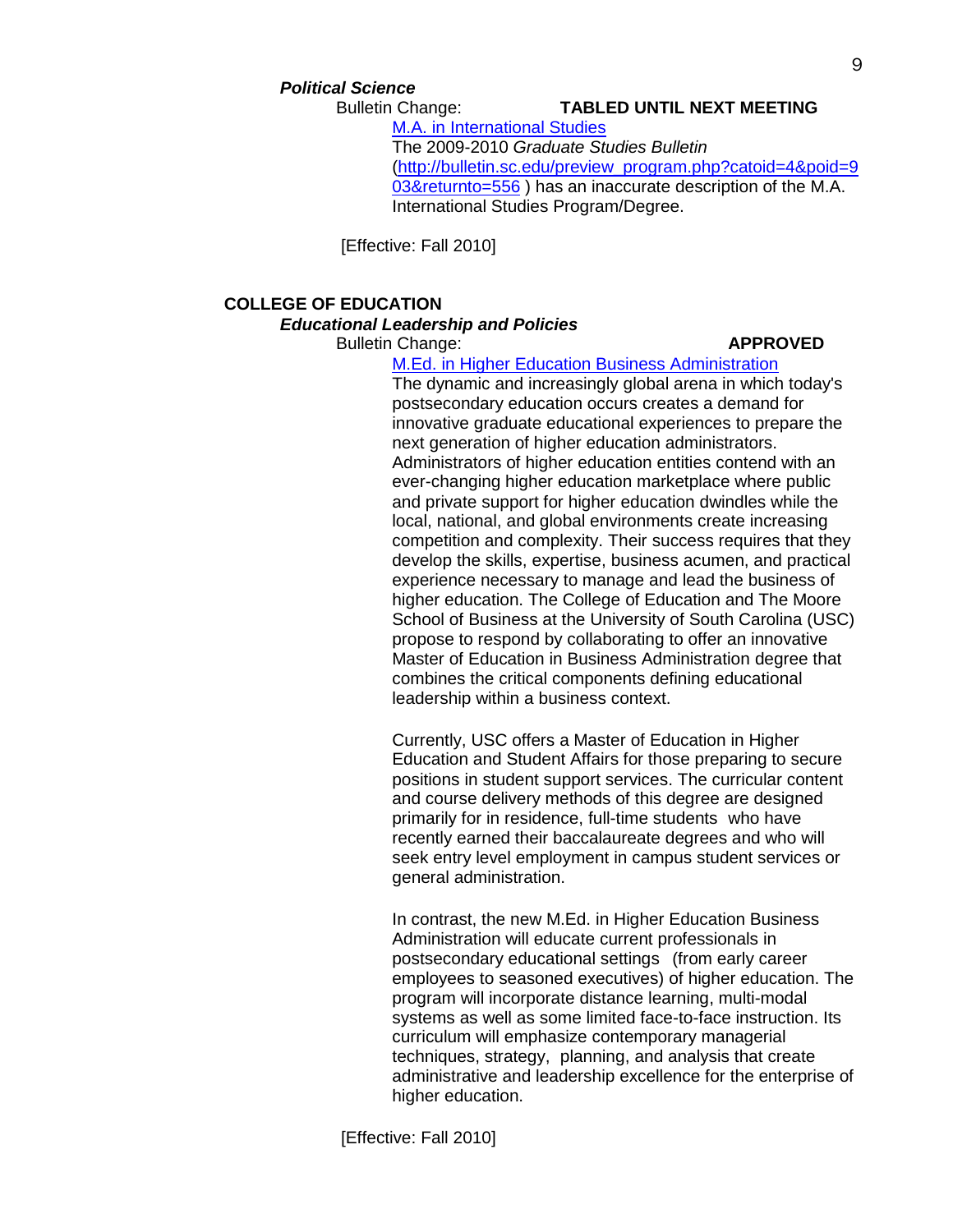## *Educational Studies*

Course Change Proposal: **APPROVED**

**From: EDCE 711** [Advanced Family Guidance \(3\)](http://gradschool.sc.edu/gradcouncil/09-10_Curricula/CCP%20EDCE%20711.pdf)

Advanced study of children within the context of family counseling theories.

Prereq: EDCE 503 or equivalent

**To: EDCE 711** Advanced Family Counseling (3) Advanced study of children within the context of family counseling theories.

Prereq: EDCE 503 or equivalent

[Effective: Fall 2010]

# Course Change Proposal: **TABLED UNTIL NEXT MEETING**

**From: EDCE 800** [Special Problems in Counseling and](http://gradschool.sc.edu/gradcouncil/09-10_Curricula/CCP%20EDCE%20800.pdf)  [Personnel Work \(1-3\)](http://gradschool.sc.edu/gradcouncil/09-10_Curricula/CCP%20EDCE%20800.pdf)

This course is designed to provide opportunities for the study of special topics in counseling and personnel work.

Prereq: Consent of the Instructor

**To: EDCE 800** Special Topics in Counseling (1-3) Advanced study of children within the context of family counseling theories.

Prereq: EDCE 503 or equivalent

[Effective: Fall 2010]

# **COLLEGE OF HOSPITALITY, RETAIL, AND SPORT MANAGEMENT** *Retailing*

Curriculum and Bulletin Change: **APPROVED**

[Master of Retailing](http://gradschool.sc.edu/gradcouncil/09-10_Curricula/CBC%20Retailing.pdf)

The Department of Retailing is revising the master's curriculum to better prepare our students for careers in the retail industry (non-thesis option) or for further graduate study in retailing (thesis option). We are proposing two new courses, RETL 695 (Retailing Literature & Thought) and RETL 725 (Shoppers in the Retail Environment), in order to make our graduate core comprehensive.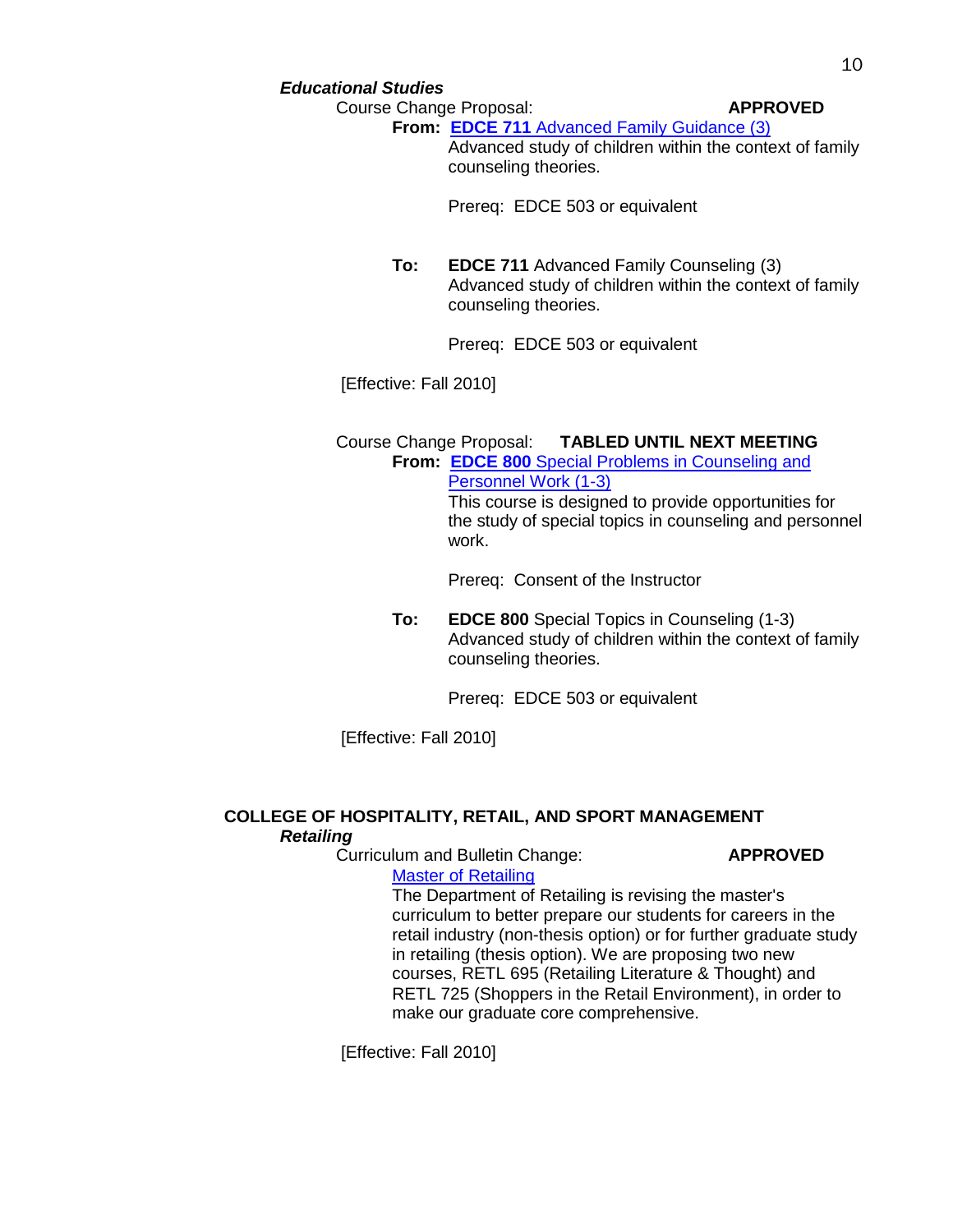## New Course Proposal: **APPROVED**

**RETL 725** [Shoppers in the Retail Environment \(3\)](http://gradschool.sc.edu/gradcouncil/09-10_Curricula/NCP%20RETL%20725.pdf)

Study of in-store shopper processes, activities, wants and needs to aid retail strategy formulation.

[Effective: Summer I 2010]

# **COLLEGE OF MASS COMMUNICATIONS AND INFORMATION STUDIES** *School of Library and Information Studies*

New Course Proposal /Distance Education Delivery Proposal:

**APPROVED**

**SLIS 795** Special Topics in International Information Issues  $(1-3)$ 

Discussion and critical examination of selected topics of current international debate regarding information and related technologies. Topics vary by suffix and title. May be repeated a maximum of 3 times.

[Effective: Summer I 2010]

11. **Report of Science, Math, and Related Professional Programs Committee** (Mike Wyatt)

# **COLLEGE OF ARTS AND SCIENCES**

*Statistics (minutes corrected 4/28 to include the following approval – Janice Byrd)* Course Change Proposal: **APPROVED**

# **From: STAT 701** [Applied Statistics II \(3\)](http://gradschool.sc.edu/gradcouncil/09-10_Curricula/CCP%20STAT%20701.pdf)

Continuation of STAT 700. Simple linear regression, correlation, multiple regression, fixed and random effects analysis of variance, analysis of covariance, experimental design, some multivariate methods, various statistical packages. Not to be used for M.S. or Ph.D. credit in statistics or mathematics.

Prereq: STAT 700 or consent of department

# **To: STAT 701** Applied Statistics II (3)

Continuation of STAT 700. Simple linear regression, correlation, multiple regression, fixed and random effects analysis of variance, analysis of covariance, experimental design, some multivariate methods, various statistical packages. Not to be used for M.S. or Ph.D. credit in statistics or mathematics.

Prereq: STAT 700 or the equivalent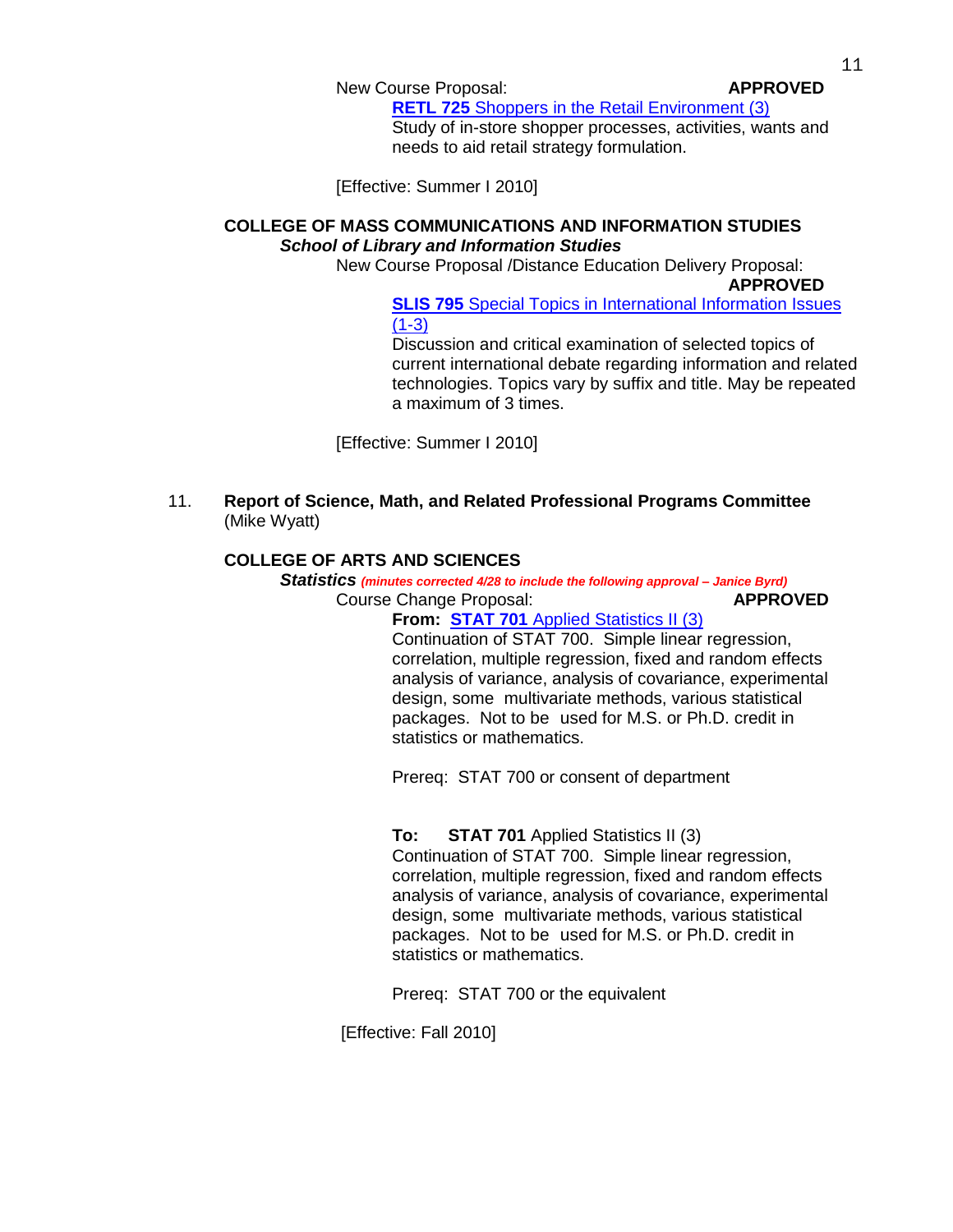# **COLLEGE OF ENGINEERING AND COMPUTING** *Biomedical Engineering*

Course Change Proposal: **APPROVED**

# **From: BMEN 798** [Graduate Seminar in Biomedical](http://gradschool.sc.edu/gradcouncil/09-10_Curricula/CCP%20BMEN%20798.pdf)  [Engineering \(1\)](http://gradschool.sc.edu/gradcouncil/09-10_Curricula/CCP%20BMEN%20798.pdf) Seminar on current biomedical engineering topics and student presentations.

Notes: May be repeated for credit.

**To: BMEN 798** Graduate Seminar in Biomedical Engineering (1) Graduate seminar on current topics in biomedical engineering. Instruction on critical analysis and communication in the discipline.

# Notes: **DELETE**

[Effective: Fall 2010]

# Curriculum and Bulletin Change: **APPROVED**

[M.S. in Biomedical Engineering](http://gradschool.sc.edu/gradcouncil/09-10_Curricula/CBC%20MS%20in%20BIOMEDICAL%20ENGINEERING.pdf) The Department of Biomedical Engineering requests several changes to their *Graduate Studies Bulletin* entry.

[Effective: Fall 2010]

Curriculum and Bulletin Change: **APPROVED**

[Ph.D. in Biomedical Engineering](http://gradschool.sc.edu/gradcouncil/09-10_Curricula/CBC%20Ph.D.%20in%20Biomedical%20Engineering.pdf) The Department of Biomedical Engineering requests several changes to their *Graduate Studies Bulletin* entry.

[Effective: Fall 2010]

# New Course Proposal: **APPROVED**

**BMEN 795** [Biomedical Engineering Literature \(1\)](http://gradschool.sc.edu/gradcouncil/09-10_Curricula/NCP%20BMEN%20795.pdf) Critical reading and literacy in the biomedical engineering discipline as it relates to students' research.

Prereq: Graduate Standing in the Biomedical Engineering Program Grading: Pass/Fail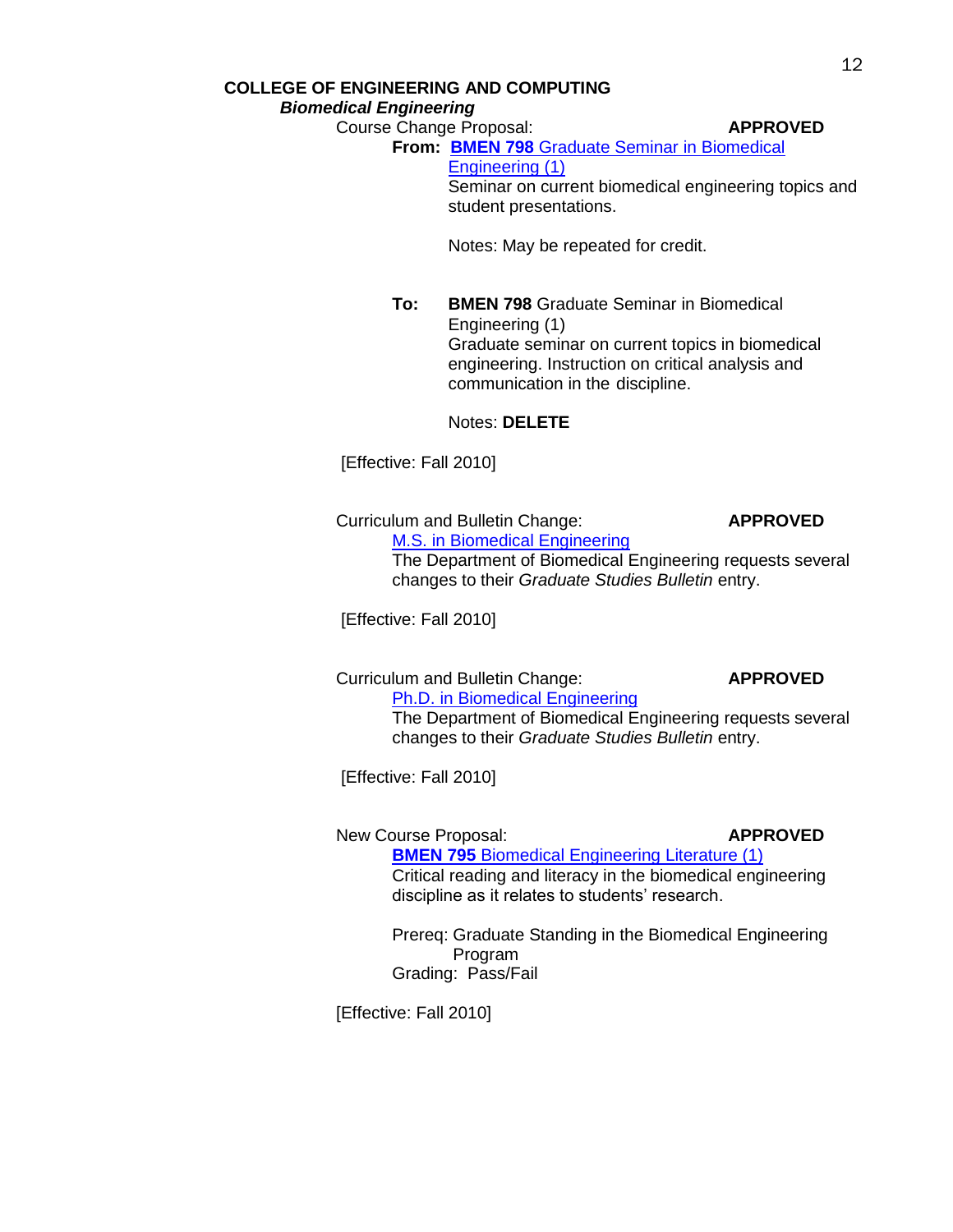## New Course Proposal: **APPROVED**

**BMEN 797** [Biomedical Engineering Doctoral Research \(1-12\)](http://gradschool.sc.edu/gradcouncil/09-10_Curricula/NCP%20BMEN%20797.pdf) Individual research to be arranged with the instructor.

Prereq: Graduate Standing in the Biomedical Engineering Program Grading: Pass/Fail

[Effective: Fall 2010]

New Course Proposal: **APPROVED BMEN 799** [Masters Thesis Preparation \(1-12\)](http://gradschool.sc.edu/gradcouncil/09-10_Curricula/NCP%20BMEN%20799.pdf)

Thesis preparation for Masters Program.

Prereq: Graduate Standing in the Biomedical Engineering Program Grading: Pass/Fail

[Effective: Fall 2010]

New Course Proposal: **APPROVED BMEN 898 [Doctoral Seminar in Biomedical Engineering \(1\)](http://gradschool.sc.edu/gradcouncil/09-10_Curricula/NCP%20BMEN%20898.pdf)** Seminar for doctoral students on current biomedical engineering topics and instruction in professional preparation in the discipline.

> Prereq: Graduate Standing in the Biomedical Engineering Program Grading: Pass/Fail

[Effective: Fall 2010]

New Course Proposal: **APPROVED BMEN 899 Biomedical Engineering Doctoral Dissertation** [Preparation](http://gradschool.sc.edu/gradcouncil/09-10_Curricula/NCP%20BMEN%20899.pdf) (1-12) Dissertation preparation for the Ph.D. Program.

> Prereq: Graduate Standing in the Biomedical Engineering Program Grading: Pass/Fail

[Effective: Fall 2010]

# **COLLEGE OF NURSING**

**\***Curriculum and Bulletin Change: **APPROVED**

[College of Nursing](http://gradschool.sc.edu/gradcouncil/09-10_Curricula/CBC%20NURSING.pdf)

The College of Nursing requests several changes to courses and descriptions description to more accurately reflect the content that is being taught.

[Effective: Summer I 2010]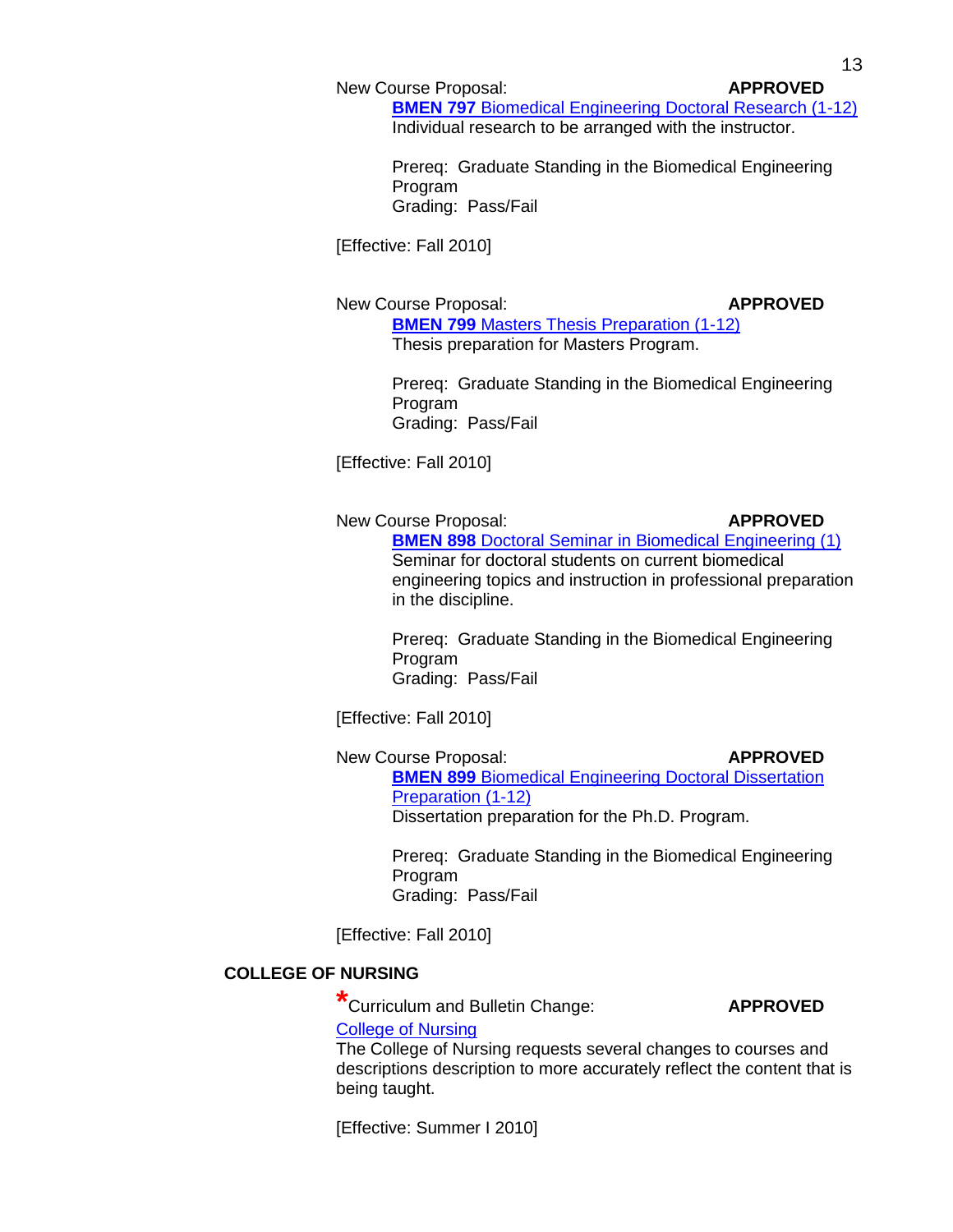\* Course Change Proposal: **APPROVED**

**From: NURS 705** Primary Care Nursing of Adults (3) Primary care of adults to assist them to maintain and improve their health relative to lifestyle, reproductive practices and minor self-limiting illness.

> Prereq: NURS 702 and NURS 704 Didactic and field study

**To: NURS 705** Acute Problems of Adults and Women's Health in Primary Care (3) Management of acute health problems and women's health in primary health care settings. Didactic and field study.

Prereq: NURS 702 and NURS 704

[Effective: Summer I 2010]

\* Course Change Proposal: **APPROVED**

**From: NURS 722** Therapeutic Primary Care Nursing: Advanced Practice Management Field Study in Chronic Disease Management (3) Advanced Practice Nursing of individuals with chronic illnesses and disabilities across the health care continuum. Field study required.

Prereq: NURS 704, 707, 702

**To: NURS 722** Chronic Health Problems in Primary Care (3)

Management of chronic health problems across the life span in primary health care settings. Didactic and field study.

Prereq: NURS 704, 707, 702

[Effective: Summer I 2010]

\* *minutes corrected 6/07 to indicate that these two courses submitted on a curriculum bulletin change form are also approved as course change proposals so that the catalog may also be corrected in the Registrar's Office – Janice Byrd)*